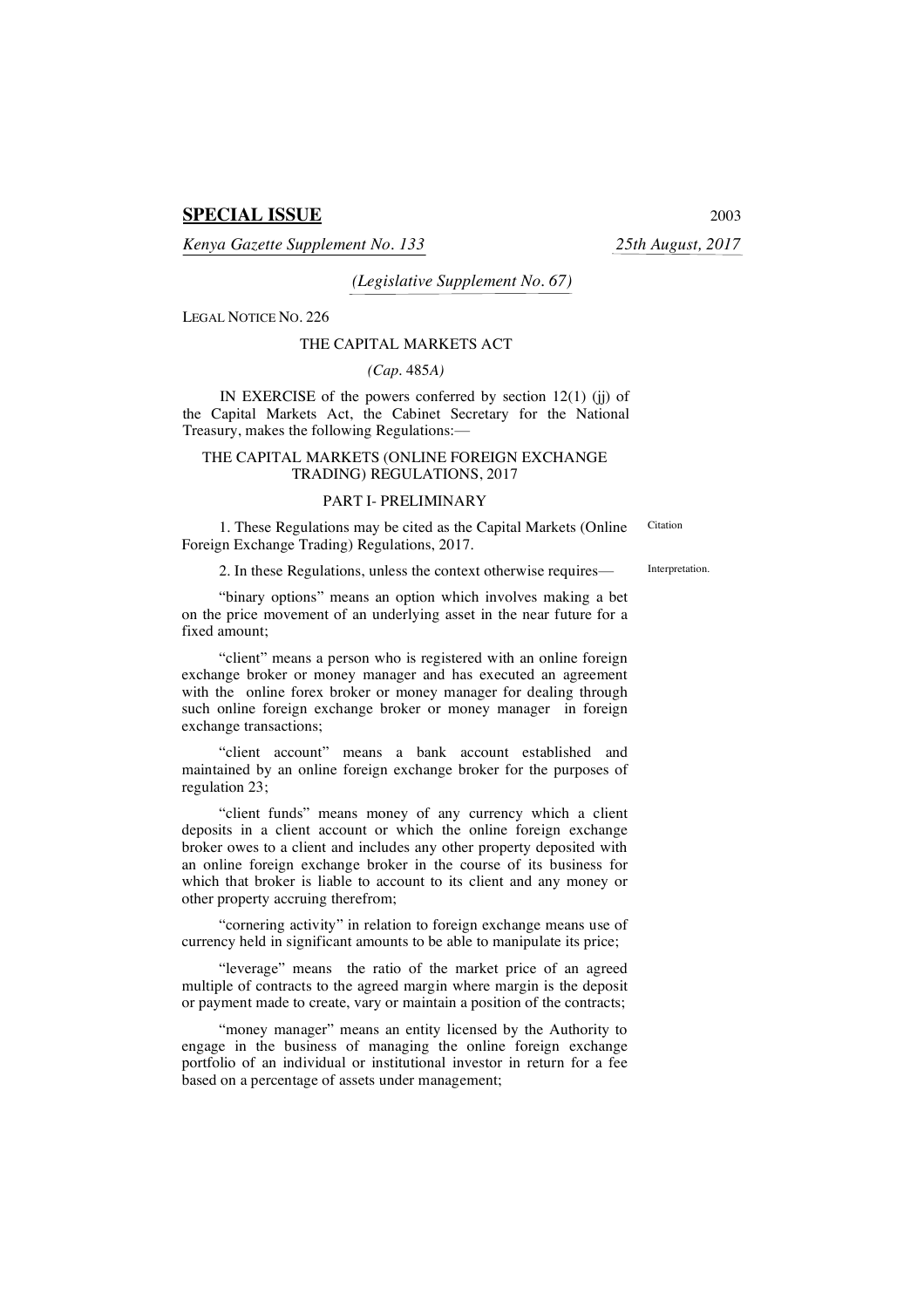"dealing online foreign exchange broker" means an entity licensed by the Authority to engage in the business of online foreign exchange trading as principal and market maker;

"online foreign exchange trading" means the internet-based trading of foreign exchange and includes trading in contracts for difference based on a foreign underlying asset;

"online foreign exchange trading platform" means an internetbased trading system through which foreign exchange trading is conducted; and

"non-dealing online foreign exchange broker" means an entity licensed by the Authority that acts as a link between the foreign exchange market and a client in return for a commission or mark-up in spreads and does not engage in market making activities.

## PART II—LICENSING OF ONLINE FOREIGN EXCHANGE BROKERS AND MONEY MANAGERS

3. (1) A person shall not carry on or purport to carry on business as a dealing online foreign exchange broker, non-dealing online foreign exchange broker or a money manager unless that person has been granted the relevant licence by the Authority.

(2) A person who carries on or purports to carry on business as a dealing online foreign exchange broker, non-dealing online foreign exchange broker or a money manager without the relevant licence commits an offence.

4. (1) A person who intends to operate as a dealing online foreign exchange broker, non-dealing online foreign exchange broker or money manager, shall apply to the Authority for a licence in Form 1 as set out in the First Schedule.

(2) An application under paragraph (1) shall be accompanied by—

- (a) the documents, information and declarations specified in regulation 5;
- (b) in the case of an application for a dealing online foreign exchange broker or a non-dealing online foreign exchange broker licence, a letter from a recognized online foreign exchange trading platform stating that the applicant meets all the relevant requirements of that platform and that the platform will admit the applicant if licensed by the Authority;
- (c) in the case of a money manager, an agreement with an online foreign exchange broker who is licensed by the Authority;
- (d) client on-boarding policies;
- (e) business plans;
- (f) individual risk assessments;

Obligation to seek a licence

Application for a licence.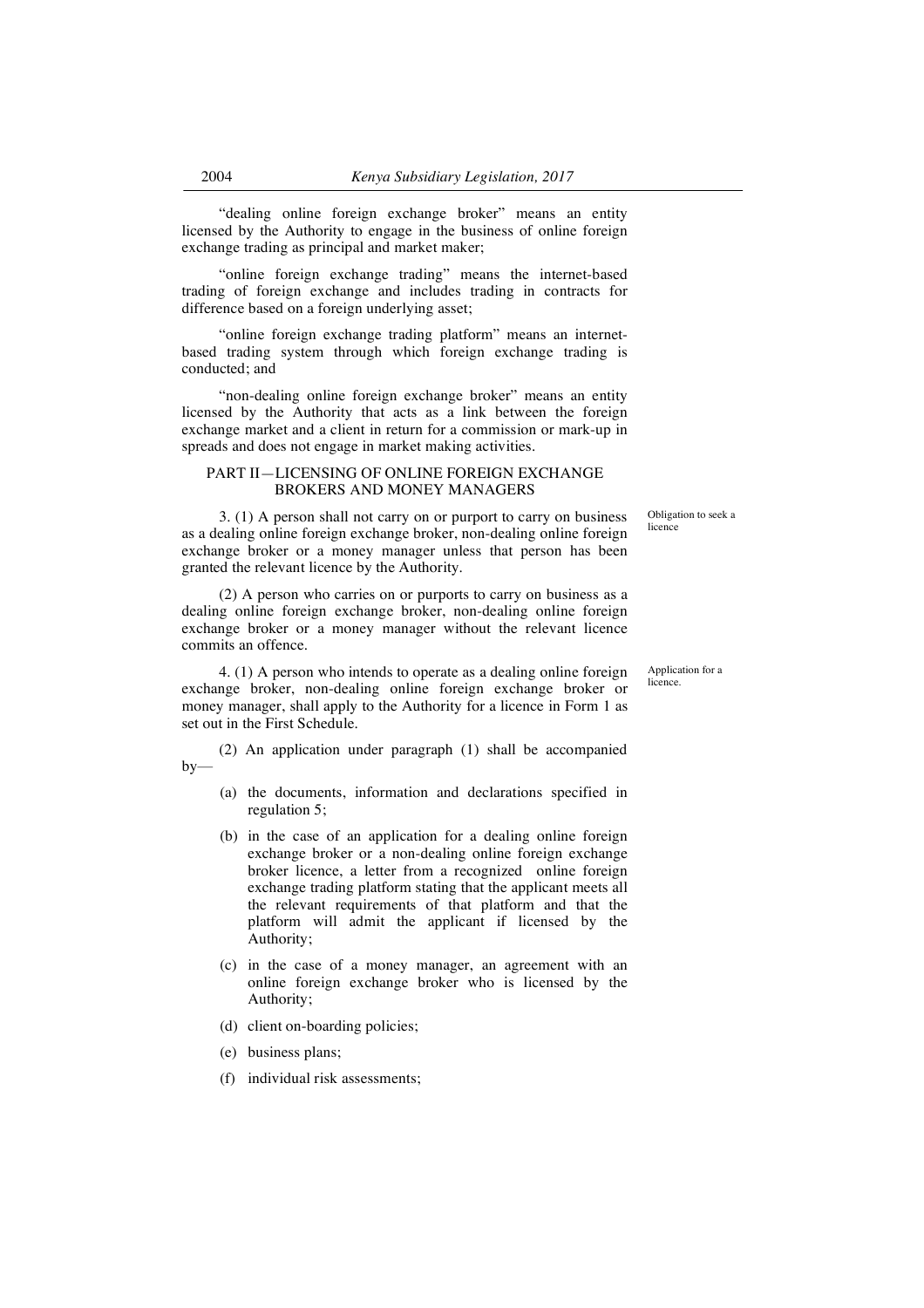- (g) Anti-Money Laundering and know your client checks;
- (h) product sensitization framework including client appropriateness assessment;
- (i) internal dispute resolution mechanisms to be adopted to resolve customer complaints and disputes;
- (j) all relevant service level agreements with other online foreign exchange market service providers, where applicable; and
- (k) the fees as set out in the Second Schedule.

5. (1) An applicant for a licence under regulation 4 shall be eligible for a licence if the applicant-

(a) is a company incorporated in Kenya and limited by shares;

- (b) has a chief executive officer who-
	- (i) is a fit and proper person in accordance with section 24A of the Act;
	- (ii) has experience of not less than five years in the business of buying, selling, managing, or dealing in foreign exchange, foreign exchange futures or futures contracts; and
	- (iii) is a member of a professional body;
- (c) has the necessary infrastructure including office space, equipment and staff, to effectively discharge its activities;
- (d) in the case of a dealing online foreign exchange broker, has a person in charge of trading with at least three years' experience in foreign exchange trading, demonstrated ability to perform and in possession of certification from the Association Cambiste Internationale-Financial Markets Association or its equivalent;
- (e) has, as its directors, substantial shareholders and key personnel, persons who are fit and proper in accordance with section 24A of the Act;
- (f) has a minimum paid up capital, which shall not be impaired, of—
	- (i) fifty million shillings, in the case of a dealing online foreign exchange broker;
	- (ii) thirty million shillings, in the case of a non-dealing foreign exchange broker; or
	- (iii) ten million shillings, in the case of a money manager; and
- $(g)$  undertakes to maintain at all times, liquid capital of
	- (i) thirty million shillings or eight per cent of total liabilities whichever is higher in the case of a dealing or a non-dealing foreign exchange broker; or

Eligibility for a licence.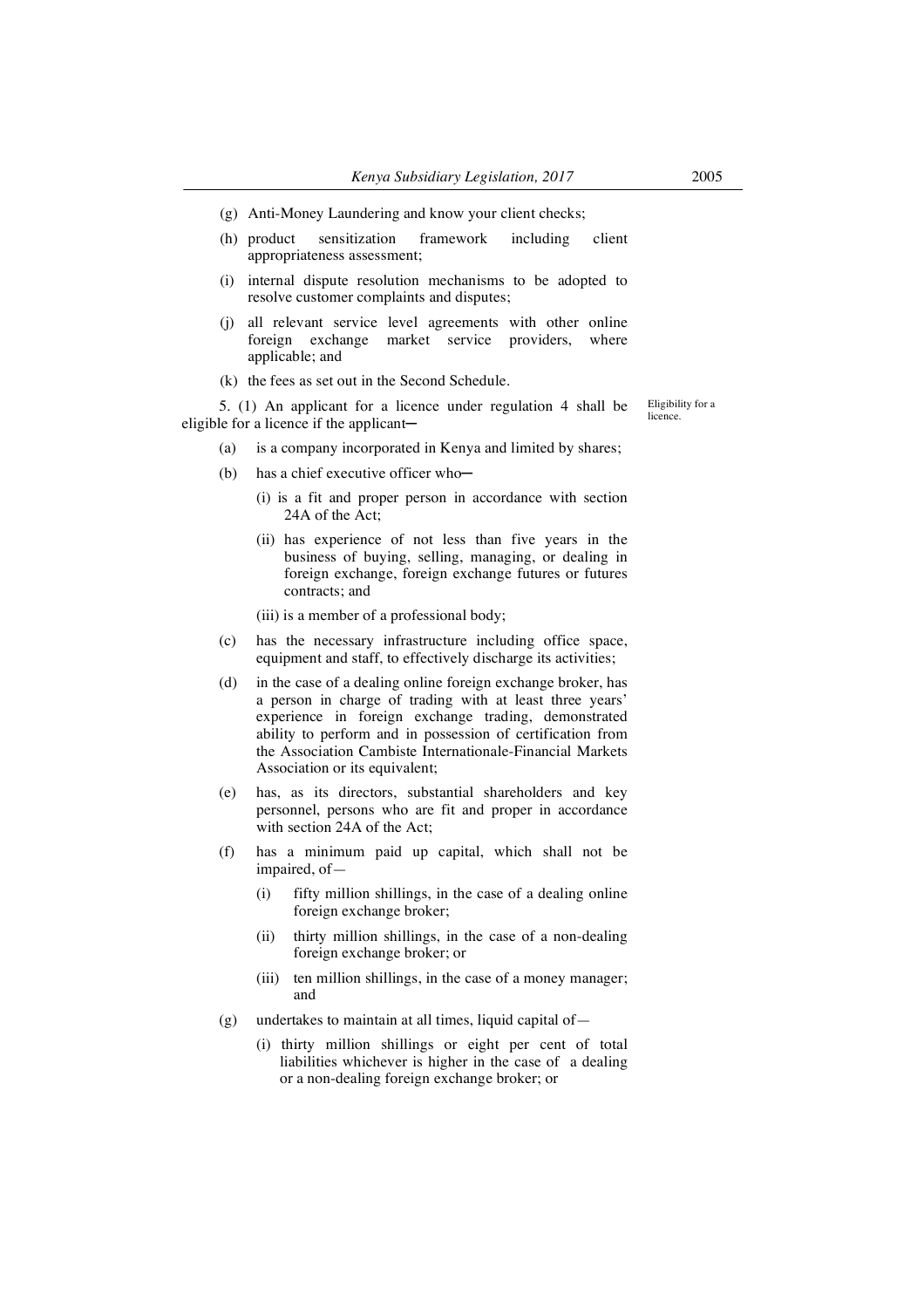(ii) five million shillings or eight per cent of total liabilities whichever is higher; in the case of a money manager;

(2) In addition to the eligibility criteria set out in paragraph (1), an applicant shall not be eligible for a licence if the applicant has not complied with the Capital Markets (Corporate Governance) (Market Intermediaries) Regulations, 2011.

6. The Authority may, when considering an application made under regulation 4─

- (a) require an applicant to furnish such additional information or clarifications regarding any previous dealings in foreign exchange, securities, commodities and any other matter connected thereto; or
- (b) request an applicant or its key personnel to appear before the Authority to make personal representations.

7. (1) The Authority shall grant a licence to an applicant if the Authority is satisfied that the applicant meets the eligibility criteria and the requirements set out in regulations 4 and 5 and inform the applicant in writing of the grant.

(2) Where the eligibility criteria are not met, the Authority shall not refuse to grant a license without giving the applicant an opportunity of being heard.

(3) Where, after hearing the applicant, the Authority determines that a licence should not be granted, the Authority shall communicate, in writing, the decision to the applicant within fourteen days of the decision, stating the grounds for refusal.

(4) An applicant aggrieved by the decision of the Authority under paragraph (3) may appeal to the Capital Markets Tribunal within fifteen days of receipt of the decision of the Authority.

8. A licence granted under regulation 7(1) shall be valid unless suspended or revoked.

9. A dealing or non-dealing online foreign exchange broker or money manager shall pay the relevant annual licence fee set out in the Second Schedule.

10. The Authority may, after giving an applicant an opportunity to be heard, by order, in writing, suspend the license of an online foreign exchange broker or money manager for such period as the Authority may specify in the order or take such administrative action as it considers appropriate where the Authority is satisfied that a dealing or non-dealing online foreign exchange broker or money manager has—

- (a) failed to comply with any conditions subject to which the license was granted under these Regulations;
- (b) failed to comply with any requirement of the Act or these Regulations or directions made or given thereunder;
- (c) failed to adhere to any standard of conduct set out in these Regulations;

L.N 144/2011.

Furnishing of information, clarifications, etc.

Grant of licence.

Validity of licence.

Annual license fees

Suspension of a license.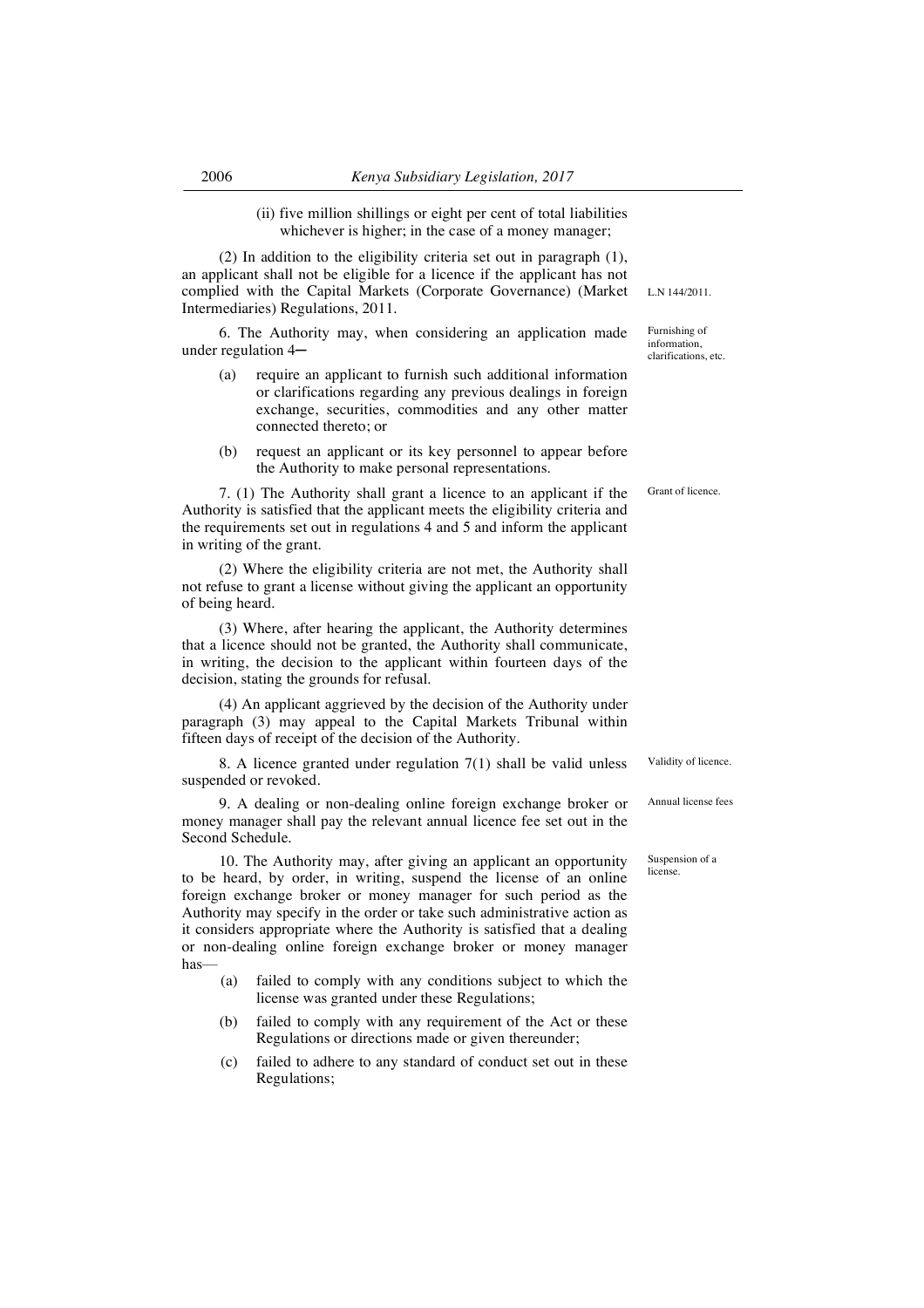- (d) failed to comply with the directives of the Authority in respect of business conduct, dealings with clients and financial prudence;
- (e) failed to furnish any information relating to its transactions as may be required by the Authority;
- (f) failed to submit periodical returns as required by the Authority;
- (g) furnished the Authority with wrong or false information;
- (h) failed to settle an investor complaint where such complaint had been adjudicated by the Authority;
- (i) not co-operated in any enquiry or inspection conducted by the Authority;
- (j) engaged in price manipulation, rigging, insider trading or cornering activities or any unlawful activities in foreign exchange transactions and all related products;
- (k) experienced or is experiencing financial position deterioration to an extent that the Authority is of the opinion that the continuance of the online foreign exchange broker or money manager in the business of foreign exchange trading is no longer in the interest of investors;
- (l) failed to pay the annual fees;
- (m) failed to utilize its licence within one year after grant of its licence or has ceased from conducting the licensed business for a period of more than thirty days unless it has obtained the approval of the Authority to do so; or
- (n) conducted its activities in a manner that is detrimental to the public interest.

Revocation of a license.

11. The Authority may, after giving the applicant an opportunity to be heard, by order, in writing, revoke the licence of a dealing or nondealing online foreign exchange broker or money manager where the Authority is satisfied that—

- (a) the reasons for the suspension of a licence under regulation 10 have continued during the period of suspension;
- (b) a dealing or non-dealing online foreign exchange broker or money manager—
	- (i) has engaged or is engaging in insider trading, market manipulation or any other unfair practice or market abuse;
	- (ii) has been found guilty of fraud or convicted of a criminal offence; or
	- (iii) has not complied with the directives of the Authority or;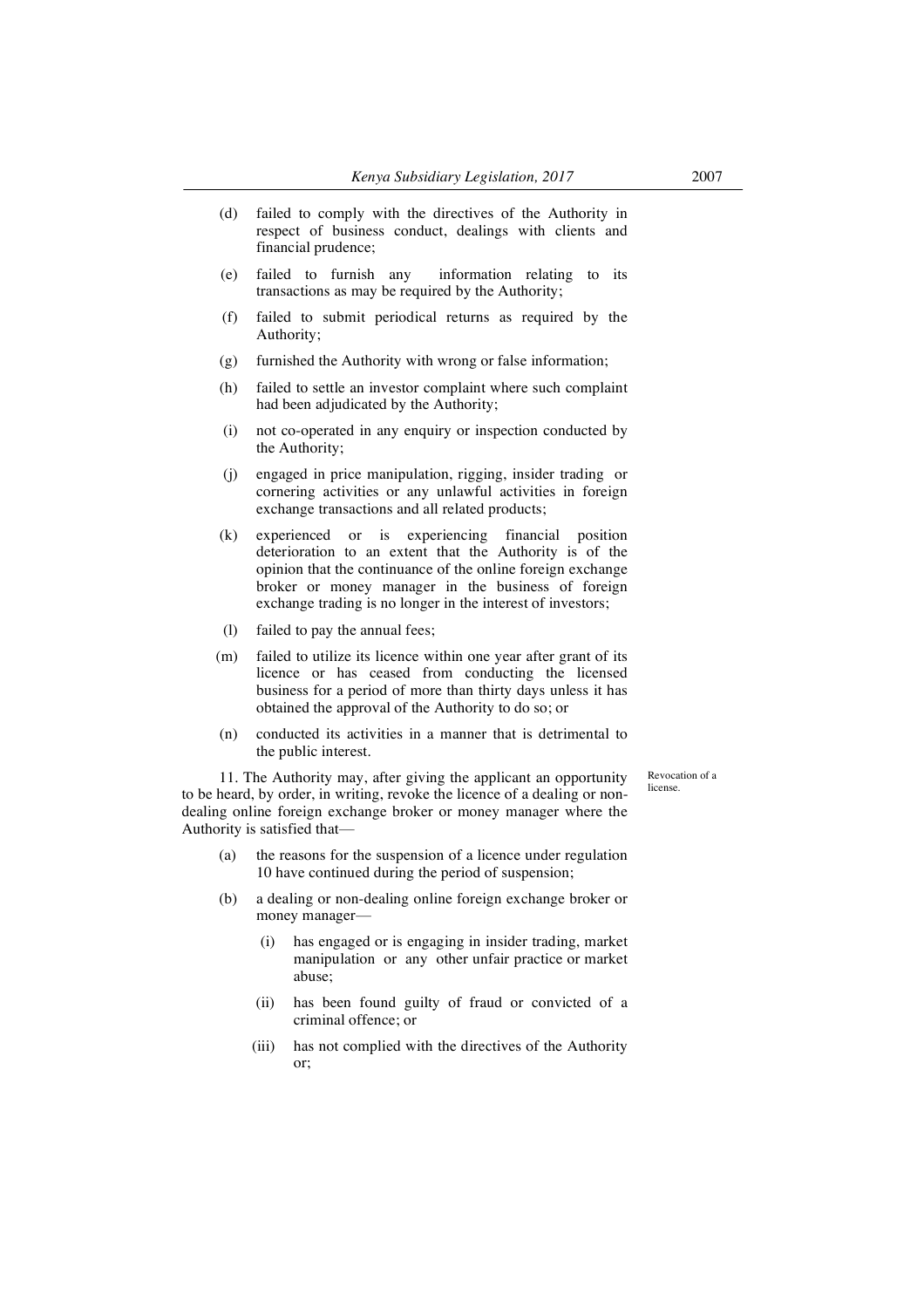(c) it is necessary for the protection of investors,

12. (1) A licence granted under regulation 7 shall automatically be revoked if the dealing or non-dealing online foreign exchange broker or money manager—

- (a) is declared insolvent by a court of law;
- (b) voluntarily surrenders the license to the Authority; or
- (c) is wound up by a court order.

13. A dealing or non-dealing online foreign exchange broker or money manager aggrieved by the decision of the Authority to suspend or revoke its license may, within fifteen days of being notified of the suspension or revocation by the Authority, appeal to the Capital Markets Tribunal.

14. Despite a suspension or revocation of a license under regulations 10, 11 or 12, a dealing or non-dealing online foreign exchange broker or money manager shall be responsible for clearing all its outstanding obligations up to the date of the revocation or suspension of the license.

15. (1) As a condition of continued licensing as a dealing or nondealing online foreign exchange broker or money manager, respectively, an online foreign exchange broker or money manager shall, within fifteen days of the end of every month, submit to the Authority, in the form prescribed by the Authority, a certified copy of—

- (a) the details of any customer complaints and resolution status;
- (b) evidence of daily reconciliations;
- (c) for the money-manager, reports on the total funds under management;
- (d) a full set of monthly management accounts; and
- (e) risk-based capital adequacy returns.

(2) In addition to the documents required under paragraph (1), the Authority may require an online foreign exchange broker or a money manager to provide such other documents as the Authority may consider necessary.

(3) An online foreign exchange broker or a money manager shall, on a monthly basis or at such other intervals as the Authority may specify, submit to the Authority a summary of traded volumes per currency, in the prescribed form.

## PART III—THE CONDUCT OF ONLINE FOREIGN EXCHANGE BUSINESS

- 16. (1) An online foreign exchange broker may— Standards of
- (a) open clients' accounts;
- (b) provide a trading platform;

Automatic revocation of a license.

Appeal against suspension or revocation of licence.

Online foreign exchange broker or money manager to clear liabilities.

Continuing obligations.

conduct.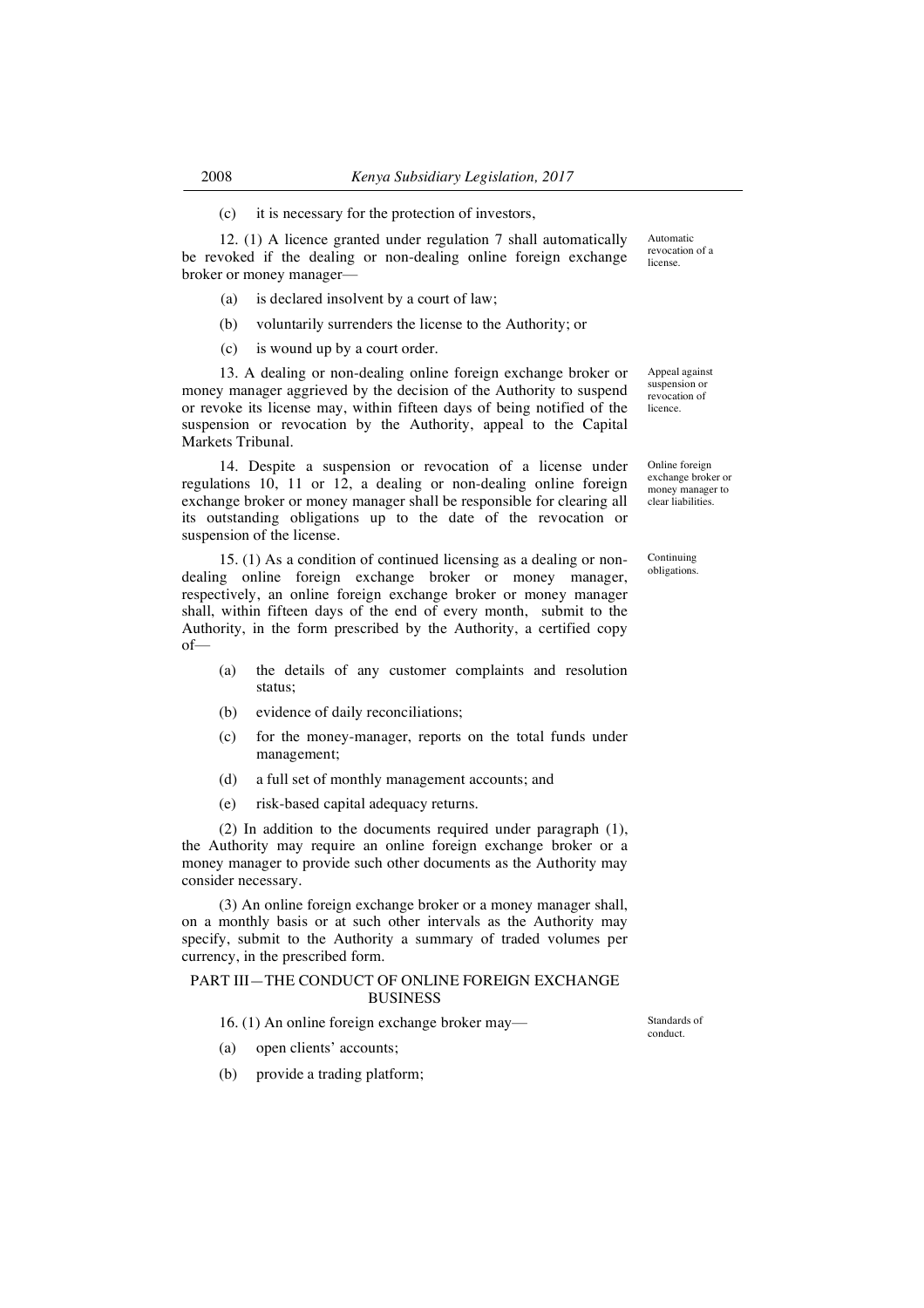- (c) provide access to market information that the clients may utilize in formulating their strategies;
- (d) monitor traders' positions; or
- (e) provide end-of-day reports.

(2) A dealing online foreign exchange broker may trade as principal and market maker.

(3) A money manager shall—

- (a) choose and manage investments prudently for his or her clients;
- (b) develop an appropriate investment strategy;
- (c) take positions in the market to meet the investment goals of the client;
- (d) undertake financial analysis; and
- (e) monitor foreign exchange portfolio investments on behalf of the client.

(4) An online foreign exchange broker shall not offer for trading—

- (a) currency pairs involving the Kenya shilling ; and
- (b) binary options.

(5) An online foreign exchange broker or a money manager, in the conduct of foreign exchange business, shall, at all times, act in accordance with the principles of best practice and, in particular, shall–

- (a) observe a high standards of integrity and fair dealing;
- (b) act with due skill, care and diligence;
- (c) observe high standards of market conduct;
- (d) seek from clients information about their circumstances and investment objectives which might be reasonably expected to be relevant in enabling the online foreign exchange broker or money manager to fulfill their responsibilities to the clients;
- (e) take reasonable steps to give every client any information needed to enable the client to make a balanced and informed investment decision, in a comprehensible form;
- (f) avoid any conflict of interest with clients and, where such a conflict unavoidably arises, ensure fair treatment of the client by complete disclosure or by declining to act while always ensuring the interests of the online foreign exchange broker or money manager are never unfairly placed above those of the client;
- (g) maintain adequate financial resources to meet the foreign exchange business commitments and withstand the risks to which the business is subject;
- (h) in the case of an online foreign exchange broker ensure that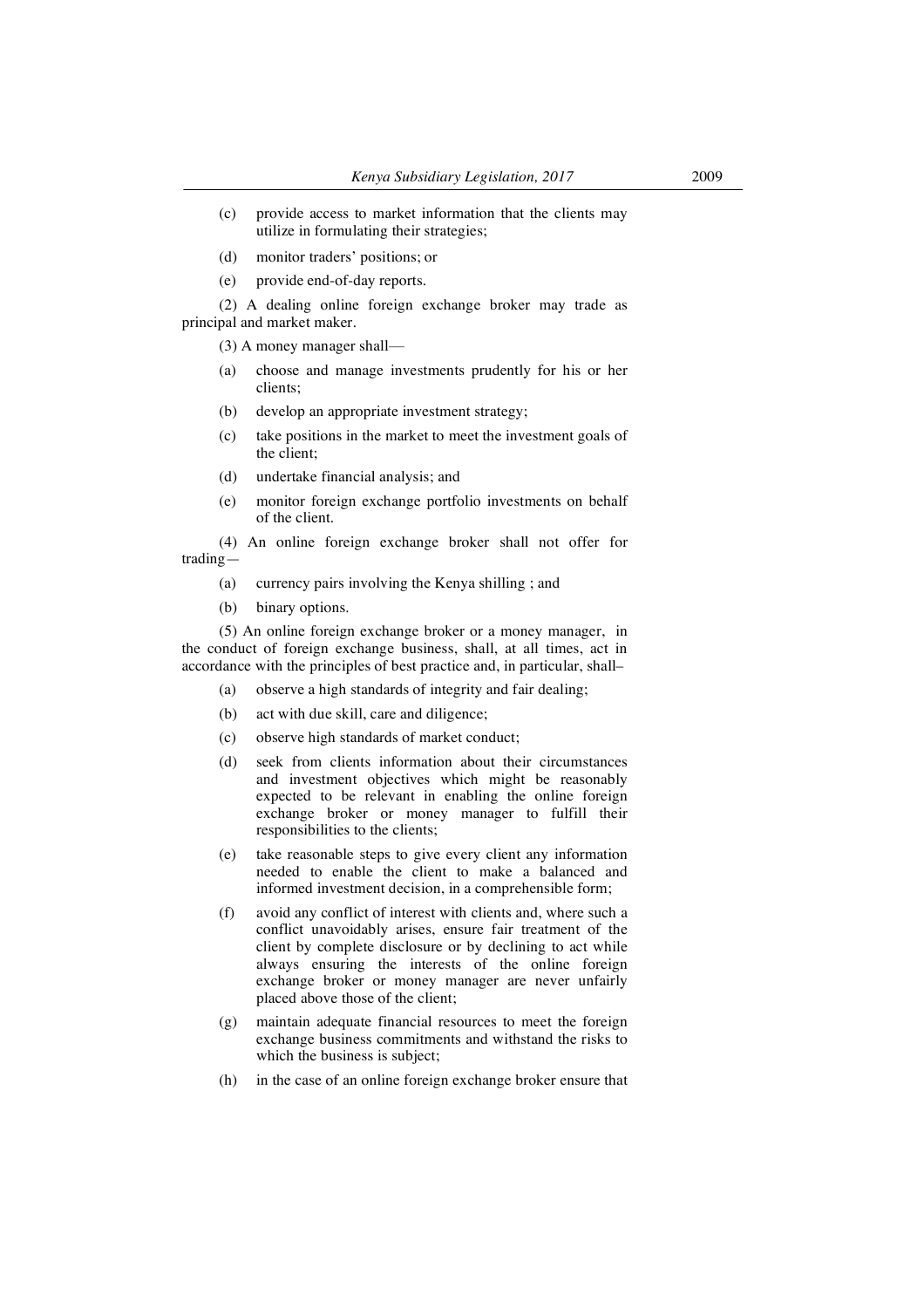all clients' funds are held in a bank licensed under the Banking Act; Cap. 488

- (i) in the case of an online foreign exchange broker, keep clients' funds segregated from its own funds and ensure that at no point shall the clients' funds be used for margining, hedging or as company assets, including where the company becomes insolvent;
- (j) apply stringent governance and risk-management procedures throughout the business including adoption of risk-management procedures to deal with stop losses, no negative accounts, double lock limited risk accounts, margin call and close out procedures;
- (k) comply with the Proceeds of Crime and Anti Money Laundering Act, 2009 and Prevention of Terrorism Act, 2012;
- (l) organize and control internal affairs in a responsible manner and clearly separate its front office and back office functions:
- (m) have efficient procedures and arrangements for addressing complaints by clients;
- (n) have adequate arrangements to ensure that all staff employed by the online forex broker or money manager are suitable, adequately trained and properly supervised, and subjected to well-defined compliance procedures;
- (o) adopt and enforce written procedures with regards to communications with the public;
- (p) deal with the Authority in an open and co-operative manner and keep the Authority informed of anything concerning the online forex broker or money manager that might reasonably be expected to be disclosed to the Authority; and
- (q) comply with the requirements of these Regulations and shall inform the Authority immediately and in any case not later than twenty four hours in case of non-compliance.

17. An online foreign exchange broker shall determine and obtain adequate professional indemnity insurance for its key personnel.

18. (1) A money manager shall enter into an agreement, in writing, with an online foreign exchange broker that shall clearly set out the scope of activities that the money manager may undertake.

(2) The agreement referred to in paragraph (1) shall have detailed provisions that include ─

- (a) clear duties, responsibilities and performance of the money manager;
- (b) an undertaking by the money manager to disclose conflict or potential of interest to the online forex broker as soon as practical after becoming aware of the conflict;

Professional indemnity.

Agreement between online forex broker and money manager.

No. 9 of 2009 No. 30 of 2012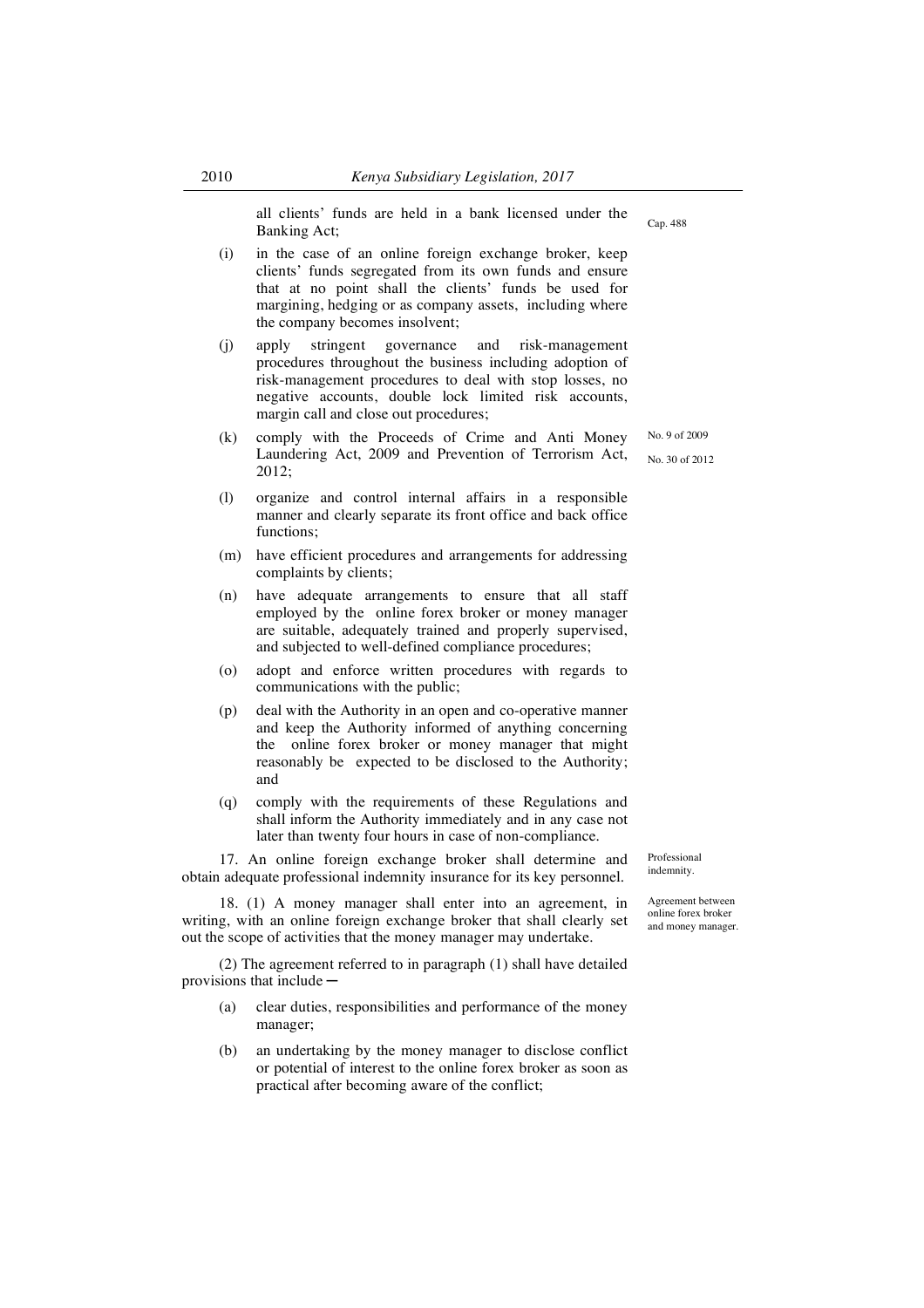- (c) the responsibility of the online forex broker to monitor the money managers conduct and to ensure compliance with the terms and conditions of the agreement;
- (d) obligations of the money manager including  $-$

(i) compliance with laws;

- (ii) conduct of marketing activities; and
	- (iii) termination procedures;
- (e) the terms of remuneration of the money manager; and
- (f) the notices between the online forex broker and the money manager; and dispute resolution mechanisms.

19. (1) An online foreign exchange broker may provide leverage, not exceeding four hundred times that of the client's deposit, for foreign exchange trading in a currency pair between any currency pair or underlying assets to its client.

(2) The Authority may, by circular, revise the leverage ratio provided in paragraph (1) from time to time as may be necessary to stabilize volatility in global and local currencies or for investor protection.

20. An online foreign exchange broker or money manager shall establish risk-management mechanisms, systems and procedures to ensure that the online foreign exchange trading platform provider is credible and that any risks associated with the platform are addressed in a timely manner. Systems audit.

21.(1) An online foreign exchange broker or a money manager shall prepare and maintain books of accounts and other documents which shall disclose a true, accurate and up to date position of the business in electronic or manual form.

(2) The books of accounts, documents and records prepared and maintained under paragraph (1) shall include-

- (a) journals or other comparable records;
- (b) cash books and any other books of original entry that form the basis of entries into any ledger, including books that contain daily records of all orders for purchase or sale of foreign exchange, all purchases and sales of foreign exchange and all other debits and credits;
- (c) ledgers or other comparable records reflecting asset, liability, reserve, capital, income and expense accounts;
- (d) ledgers or other comparable records reflecting foreign exchange bought or sold, of which the delivery is delayed;
- (e) records of all balances of all ledger accounts in the form of trial balances to be prepared at least once at the end of the six months of every year of account; and
- (f) records of transactions with the banks including clients' deposits and withdrawals from the client group account maintained with a licensed bank.

Maintenance of books of accounts, records, etc.

Leverage ratio.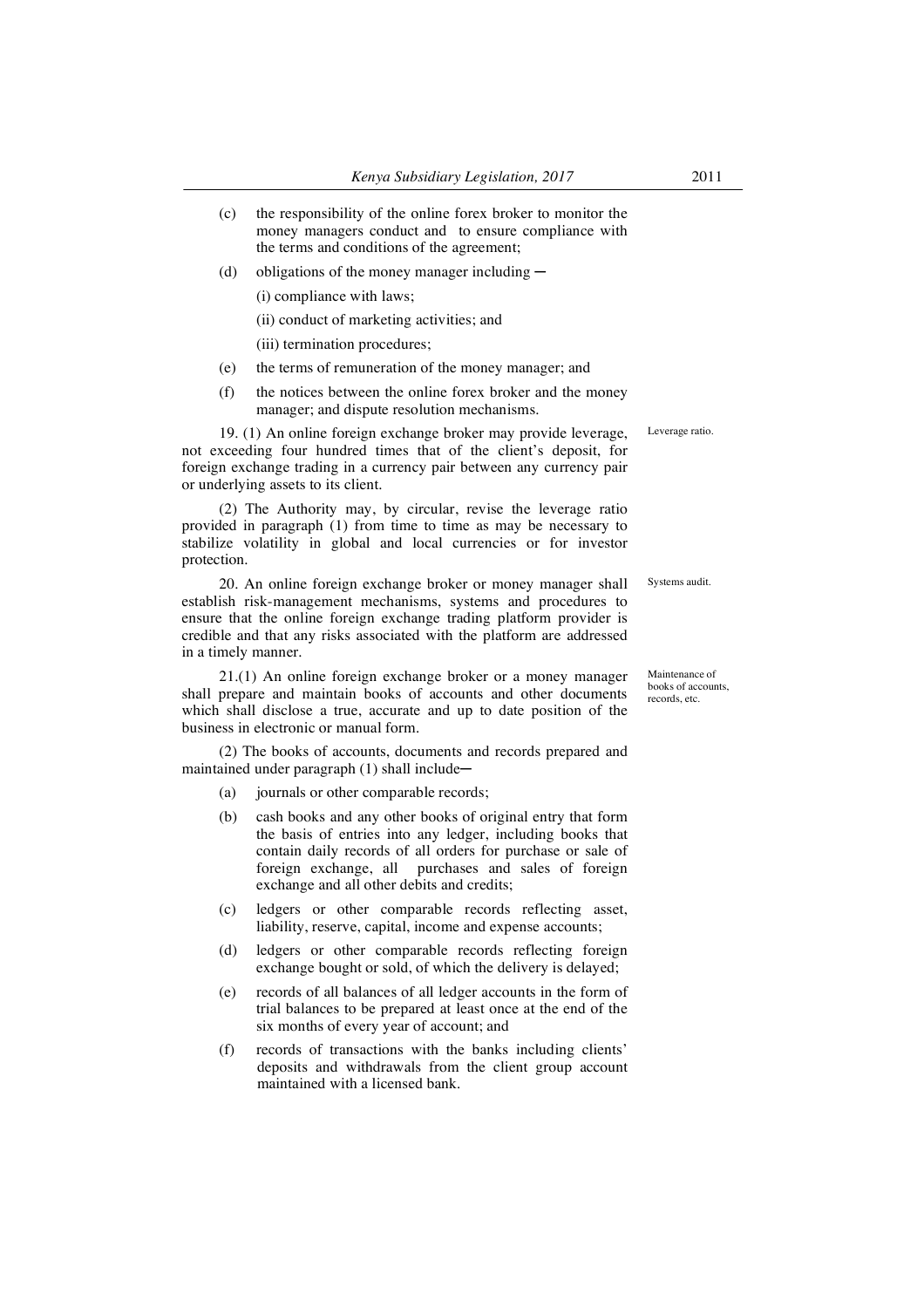(4) The books of accounts and other documents prepared and maintained under these Regulations shall be preserved for a minimum period of seven years.

22. An online foreign exchange broker shall not open a foreign exchange trading account for a client unless the broker has—

- (a) furnished the client with a separate written risk disclosure statement;
- (b) received an acknowledgement, signed and dated by the client, confirming that the client has received the risk disclosure statement and understood the nature and contents of the risk disclosure statement; and
- (c) executed a written agreement with the client at the commencement of the relationship.

23. (1) An online foreign exchange broker shall— Segregation of

- (a) maintain strict segregation between its own funds and every individual client's funds without any co-mingling between own funds and clients' funds;
- (b) open a segregated clients' account with a bank licensed under the Banking Act; and
- (c) ensure that all deposits and withdrawals by the clients are only made through the individual client's accounts established under paragraph (b).

(2) An online foreign exchange broker shall undertake daily reconciliations between the clients' account maintained at the designated bank and individual clients' account ledgers maintained by the broker or money manager.

(3) An online foreign exchange broker shall not accept cash from, or pay cash to, a client for any transaction under these Regulations.

24. A money manager—

- (a) shall not receive client's money; and
- (b) shall only have trading rights access to the funds deposited by the client directly to the client's online trading account through the online foreign exchange broker.

25. (1) An online foreign exchange broker or a money manager and the associates of online foreign exchange brokers or money managers shall observe high standards of commercial honour and uphold just and equitable principles of trade in the conduct of its foreign exchange business.

(2) An online foreign exchange broker or a money manager shall, in the conduct of foreign exchange business comply with the respective practices and standards relating to the conduct of the foreign exchange business for which it is licensed specified in these Regulations.

(3) An online foreign exchange broker or a money manager shall comply with the Capital Markets (Conduct of Business) (Market Intermediaries) Regulations, 2011 to the extent applicable includingHandling of clients funds by money manager

Business conduct regulation.

clients' funds.

Risk disclosure statements.

LN 145/2011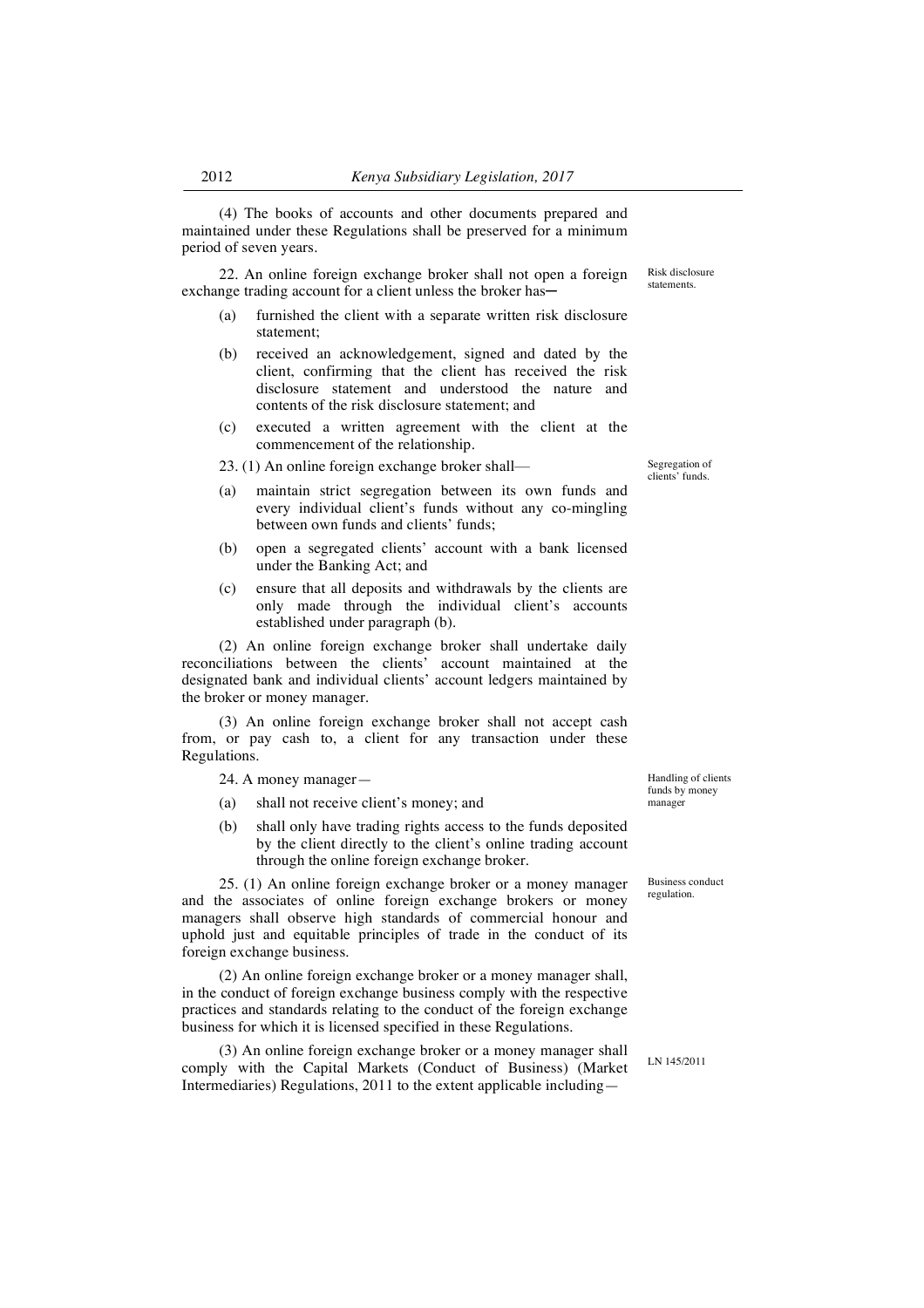- (a) advertisement by or on behalf of an online foreign exchange broker or money manager;
- (b) the disclosure to a client of the financial risks in respect of trading forex recommended by the online foreign exchange broker or money manager to a client;
- (c) the avoidance of any conflict of interest between the online foreign exchange broker or money manager and a client;
- (d) recommendations made by an online foreign exchange broker or money manager;
- (e) submission of annual audited accounts; and
- (f) any other matter relating to the practices and standards of conduct required of an online foreign exchange broker or money manager in conducting foreign exchange business for which it is licensed.

(4) An online foreign exchange broker or a money manager shall submit to the Authority reports and accounts on monthly, quarterly, semi-annual basis and on such other intervals as the Authority may request.

(5) An online foreign exchange broker or a money manager shall prepare and submit to the Authority an annual report demonstrating how compliance with these Regulations was achieved in the year that the report relates to.

26. (1) An online foreign exchange broker or money manager shall appoint a compliance officer who shall be responsible forCompliance officer.

- (a) monitoring the compliance by the online foreign exchange broker or money manager with the Act, rules, regulations, notifications, guidelines or instructions issued by the Authority; and
- (b) handling investors' grievances.

(2) A compliance officer appointed under paragraph (1) shall be accredited by the Chartered Institute of Securities and Investments or in accordance with such other competency standard as the Authority may prescribe.

(3) An online foreign exchange broker or a money manager shall furnish the Authority with the details and qualifications of the compliance officer within two weeks of the appointment of the compliance officer.

(4) A compliance officer shall, immediately and independently, report to the Authority any non-compliance by the foreign exchange broker or money manager that may be observed by the compliance officer.

(5) The compliance officer may be held personally liable for the failure to ensure proper compliance by the online foreign exchange broker with the regulatory requirements of the Authority.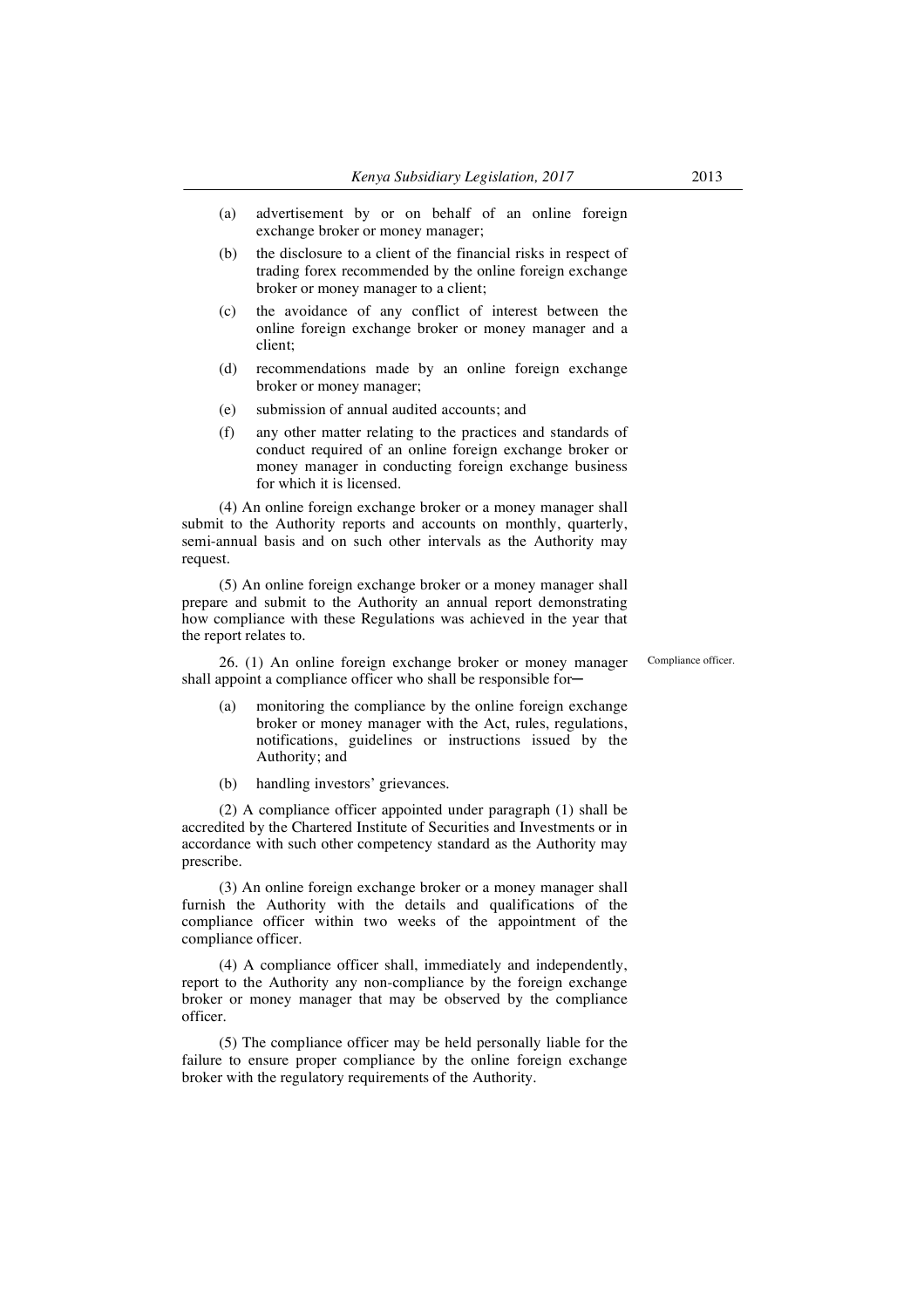27 (1) A dealing or non-dealing online foreign exchange broker or money manager shall appoint a money laundering reporting officer who shall be responsible for—

- (a) reporting to the Financial Reporting Centre, any transaction or activity that he has reason to believe is suspicious;
- (b) being informed of all suspicious activities available to the licensee and take action on suspicious disclosures as soon as practical so as not to delay the reporting of such disclosures;
- (c) creating awareness to all the employees on the ant money laundering laws as well as the audit systems adopted;
- (d) ensuring that persons are screened before being hired as employees; and
- (e) any other responsibility that may be imposed by any written law.

(2) A money laundering reporting officer may also be the compliance officer required under regulation 26.

## PART V—INSPECTION

28. The Authority or any person authorized by the Authority may inspect the books of accounts, other records documents and systems of an online foreign exchange broker or money manager, where there is need to–

- (a) establish that the books of accounts and other books are being maintained in the manner required;
- (b) ensure that the provisions of the Act, regulations and rules made thereunder are being complied with;
- (c) investigate any complaints received from investors, other online foreign exchange brokers or money managers, or any other person on any matter having a bearing on the activities of the online foreign exchange broker or money manager; and
- (d) investigate, on its own motion, in the interest of online foreign exchange business or the interest of investors, into the affairs of an online foreign exchange broker or money manager.

29. (1) The Authority shall, before undertaking an inspection under regulation 32, give the online foreign exchange broker or money manager a reasonable notice of the Authority's intention to do so.

(2) Notwithstanding paragraph (1), the Authority may direct, in writing, that an inspection of an online foreign exchange broker or a money manager be carried out without notice to the online foreign exchange broker or money manager if the Authority is satisfied that it is in the interest of the investors or in the public interest that such notice should not be given.

The right of the Authority to inspect.

Money laundering reporting officer.

Procedure for inspection.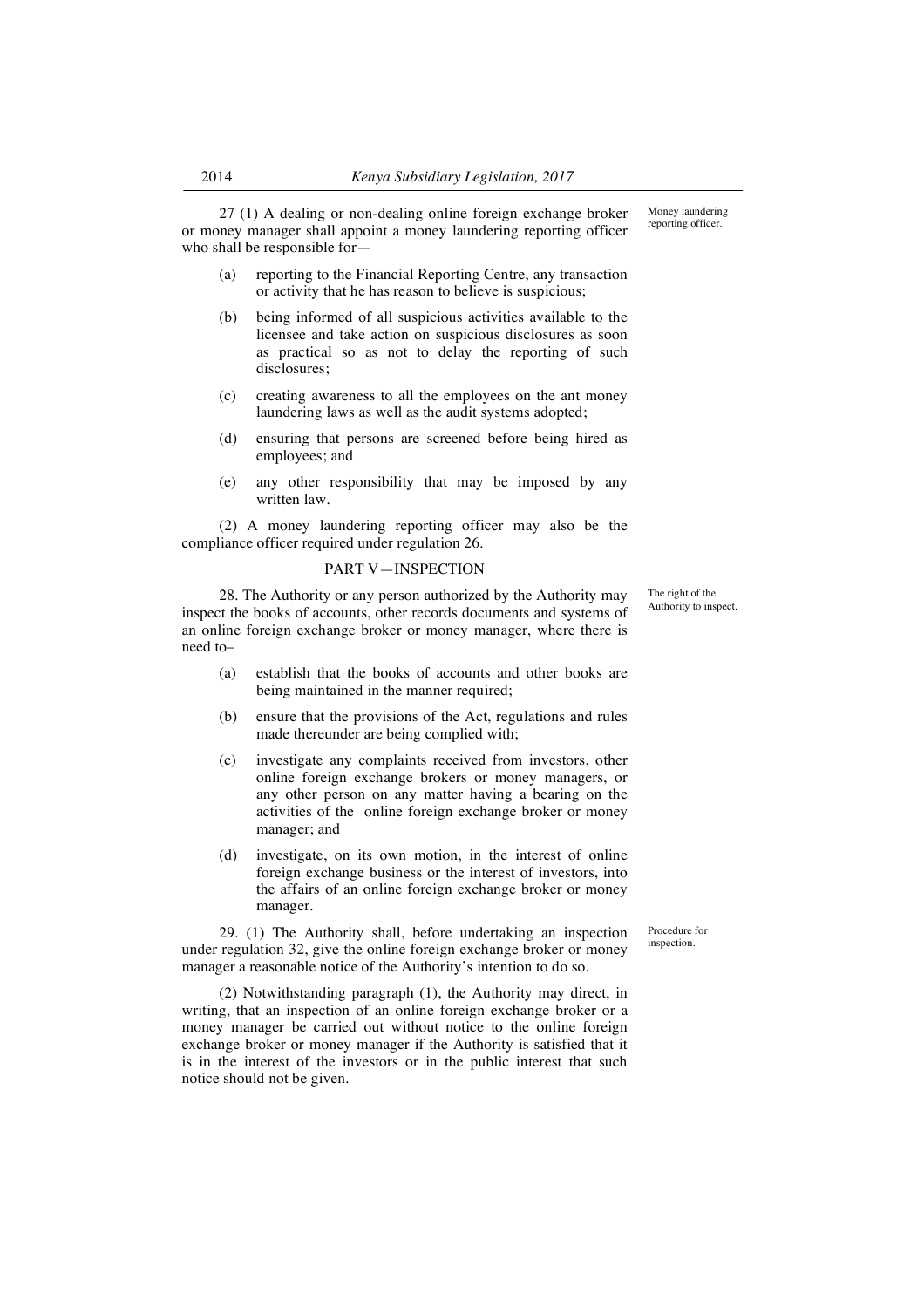(3) The inspecting officers or any other person authorized by the Authority shall have the power to inspect the online foreign exchange broker or money manager in the manner directed by the Authority.

30. (1) An inspecting officer may require a shareholder, director, an officer or an employee of an online foreign exchange broker or a money manager which is being inspected to produce, such books, accounts and other documents in his or her custody or control and furnish the inspecting officer with the statements and information relating to foreign exchange transactions within such time as the inspecting officer may require.

 $(2)$  An online foreign exchange broker or money manager shall—

- (a) allow the inspecting officer reasonable access to the premises occupied by the online foreign exchange broker or money manager by any other person acting on behalf of the online foreign exchange broker or money manager;
- (b) extend reasonable facilities to the inspecting officer to examine any books, records, documents and computer data in the possession of the online foreign exchange broker, money manager or any other person; and
- (c) provide copies of documents or other materials which, in the opinion of the inspecting officer, are relevant.

(3) An inspecting officer shall, in the course of inspection, be entitled to examine or record statements of any shareholder, director, partner, proprietor or employee of an online forex broker or money manager under inspection.

(4) A director, an officer or an employee of the online foreign exchange broker or money manager under investigation shall give to the inspecting officer all assistance in connection with the inspection which the online foreign exchange broker or money manager may reasonably be expected to give.

31. The Authority may, after considering an inspection report, take the appropriate action provided for under the Act.

32. (1) The Authority may, in the interest of investors, appoint a qualified auditor to audit the books of accounts or investigate any affairs of an online foreign exchange broker or a money manager.

(2) The Authority may direct that the costs associated with the investigation of the affairs of an online foreign exchange broker or money manager under paragraph (1) shall be borne by the online foreign exchange broker or money manager.

(3) A shareholder, director, officer or employee of the online foreign exchange broker or money manager which is being audited or investigated shall produce, to the auditor, such books, accounts and other documents in his or her custody or control and furnish the auditor with such statements and information relating to foreign exchange transactions within the time as the auditor may require.

Obligations of online forex broker or money manager under inspection.

Action on inspection report.

Appointment of an auditor.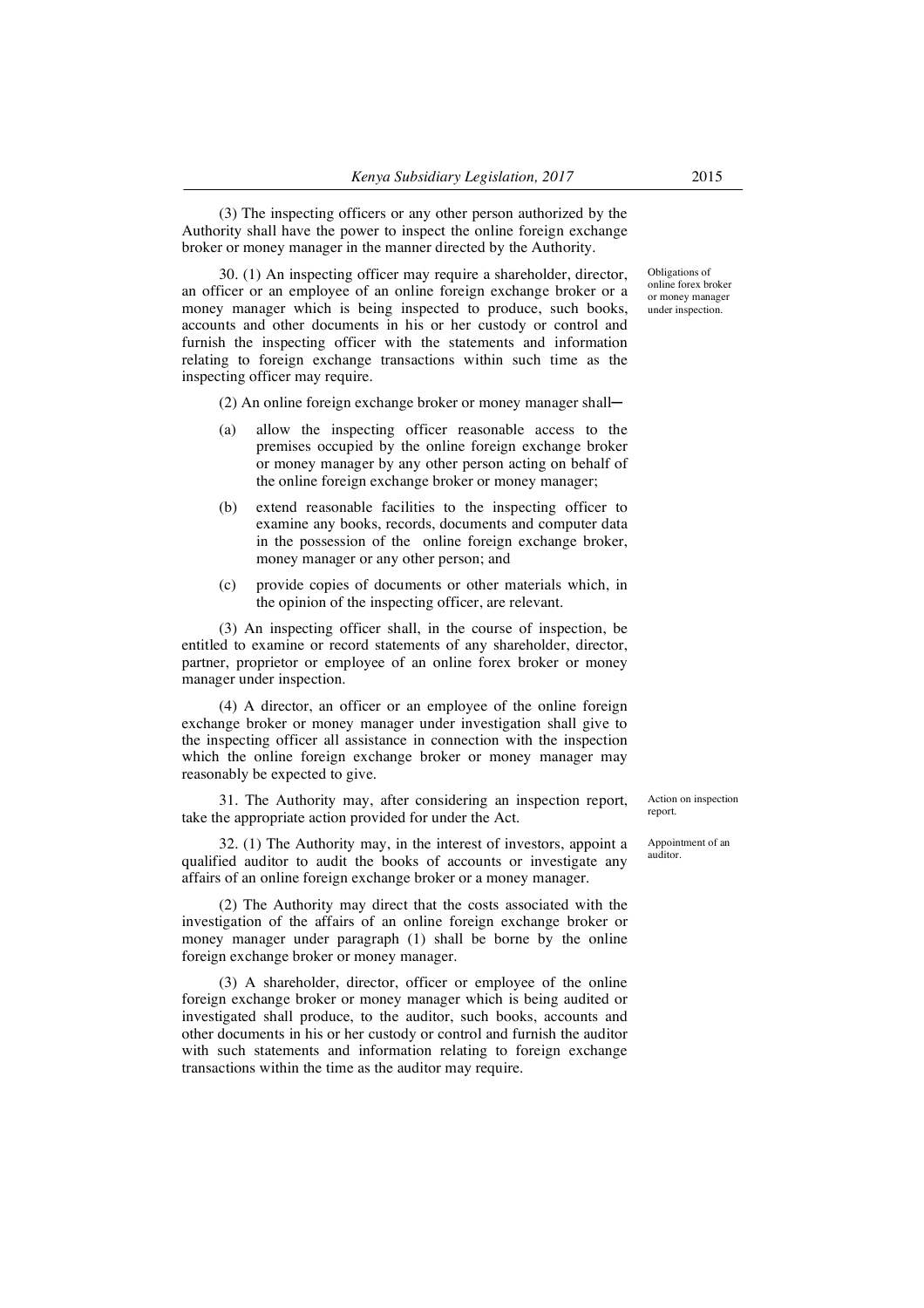(4) An online foreign exchange broker or a money manager shall—

- (a) allow the auditor reasonable access to the premises occupied by the online foreign exchange broker, money manager or by any other person acting on behalf of the online foreign exchange broker or money manager;
- (b) extend reasonable facilities to the auditor for the examination of any books, records, documents and computer data in the possession of the online foreign exchange broker, money manager or any other person; and
- (c) provide copies of documents or other materials which are, in the opinion of the auditor, relevant.

(5) An auditor shall, in the course of an audit or investigation, be entitled to examine or record statements of any member, director, partner, proprietor or employee of an online foreign exchange broker or a money manager under audit or investigation.

(6) A director, an officer or an employee of the online foreign exchange broker or a money manager under audit or investigation shall give the auditor all assistance which the licensee may reasonably be expected to give in connection with the audit or investigation.

(7) The auditor shall have a right to request for bank statements from the bank at which the online foreign exchange broker or money manager maintains its office account and in the case of an online foreign exchange broker, the client account.

### PART VI—OFFENCES AND PENALTY

Prohibited conduct.

33. (1) An online foreign exchange broker or money manager shall not engage in any foreign exchange transaction that is prohibited by any written law.

(2) An online forex broker, a money manager or an associate of an online foreign exchange broker or money manager that is engaging in any foreign exchange transaction shall not-

- (a) cheat, defraud or deceive, or attempt to cheat, defraud or deceive any person;
- (b) willfully make or cause to be made a false report, or willfully enter or cause to be entered a false record in or in connection with any foreign exchange transaction;
- (c) disseminate, or cause to be disseminated, false or misleading information, or acknowledge inaccurate report, that affects or tends to affect the price of any foreign currency;
- (d) engage in manipulative acts or practices regarding the price of any foreign currency or foreign exchange transaction;
- (e) willfully submit materially false or misleading information to the Authority or its agents with respect to foreign currency transactions; or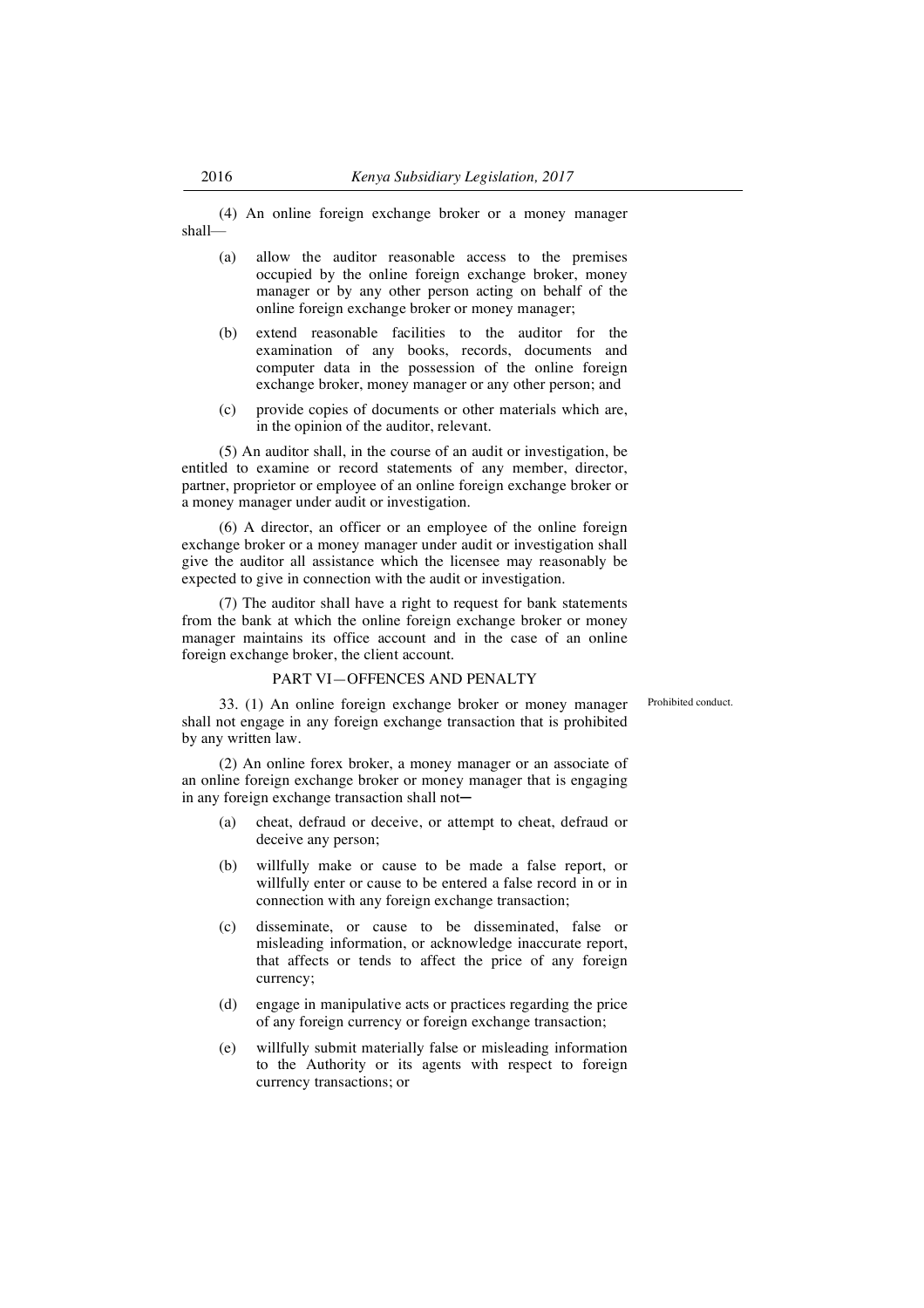(f) embezzle, steal or knowingly convert any money, securities or other property received or accruing to any person or in connection with foreign exchange transactions.

(3) A person who engages in any conduct that is prohibited under paragraphs (1) or (2) commits an offence.

34. A person who is convicted of an offence under these Regulations shall be liable to such penalty as specified under sections 25A and 34A of the Act and any additional action for damages in respect of the loss occasioned by the commission of the offence. Penalty.

# FIRST SCHEDULE

FORM 1  $(r. 4(1))$ 

## THE CAPITAL MARKETS ACT

### (Cap. 485A)

# THE CAPITAL MARKETS (ONLINE FOREIGN EXCHANGE TRADING) REGULATIONS, 2017

### **APPLICATION FOR A LICENCE TO CONDUCT THE BUSINESS OF AN ONLINE FOREIGN EXCHANGE BROKER/MONEY MANAGER**

Application is made for an online forex broker/money manager licence under the Capital Markets (Online Foreign Exchange Trading) Regulations, 2017 and the following statements are made in respect thereof:

*Note:*

If space is insufficient to provide details, please attach annexure(s). Any annexure(s) should be identified as such and signed by the signatory of this application.

*Information provided should be as at the date of the application or renewal.*

| 8. Details of capital structure:       |
|----------------------------------------|
| (a)                                    |
| (b)                                    |
| (c)                                    |
| 9. Shareholders (please attach a list) |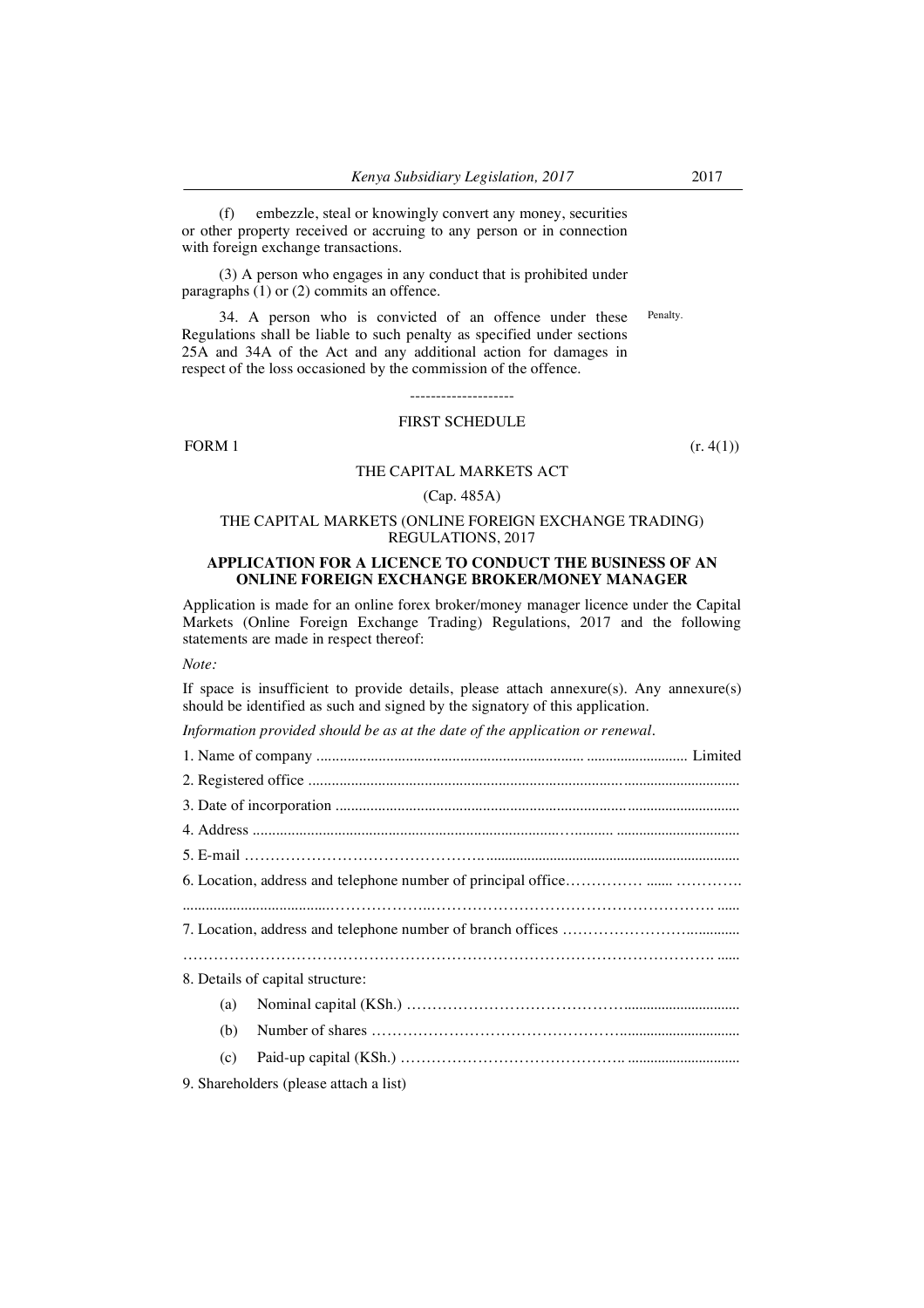| Name | Address and telephone number | Number of shares held |
|------|------------------------------|-----------------------|
|      |                              |                       |

# 10 (a) Directors (please attach a list)

| Name | <i>Identity</i><br>Card/<br>Passport<br>number | Date of<br>Appointment | birth | Date of Permanent<br>address and<br>telephone<br>number | Academic<br><i>or</i><br>Professional<br>qualification | Number of<br>shares held<br>in the<br>company |
|------|------------------------------------------------|------------------------|-------|---------------------------------------------------------|--------------------------------------------------------|-----------------------------------------------|
|      |                                                |                        |       |                                                         |                                                        |                                               |

(b) Secretary

Institute of Certified Secretaries of Kenya Registration No. …………………… ................

(c) Chief executive and other key personnel

| Name | Identity<br>Card/  | Date of<br>Appointment | Date<br>of | Permanent<br>address $\&$ | Academic                            | Number<br>of shares       |
|------|--------------------|------------------------|------------|---------------------------|-------------------------------------|---------------------------|
|      | Passport<br>number |                        | birth      | telephone<br>number       | or<br>Professional<br>qualification | held in<br>the<br>company |
|      |                    |                        |            |                           |                                     |                           |

11. Particulars of other directorship(s) of the directors and secretary.

…………………………………………………………………………………………

12. Particulars of shares held by directors or secretary in other companies

…………………………………………………………………………………………

13. Has the applicant or any of its directors, secretary or members of senior management at any time been placed under receivership, declared bankrupt, or compounded with or made an assignment for the benefit of his creditors, in Kenya or elsewhere? Yes/ No. If 'yes', give details

……………….………………………………………………………………….

14. Has any director, secretary or senior management of the applicant been a director of a company that has been: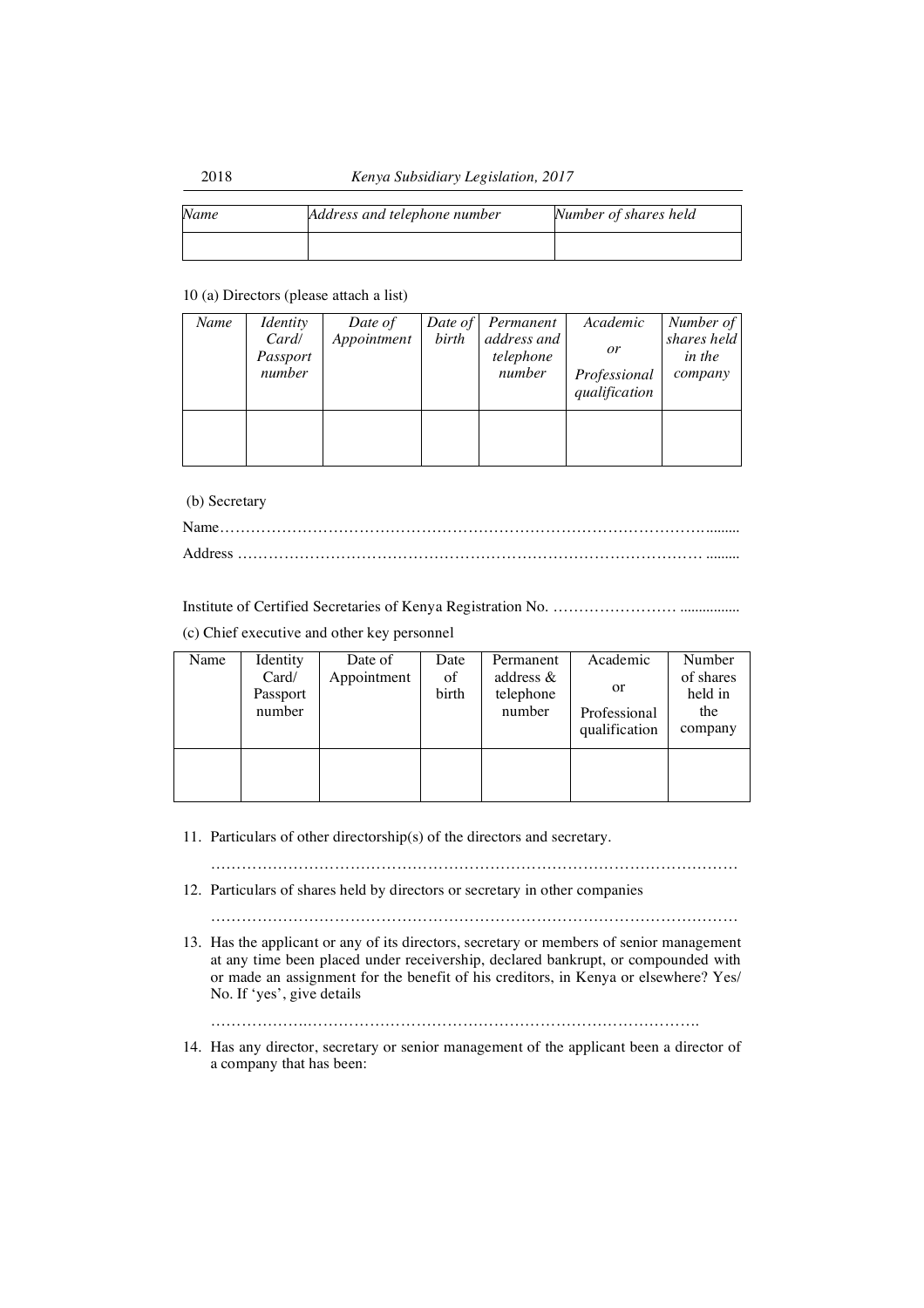- (a) denied any licence or approval under the Capital Markets Act or equivalent legislation in any other jurisdiction: Yes/No. If Yes, give details.
	- …………………………………………………………………………………..........
- (b) a director of a company providing banking, insurance, financial or investment advisory services whose licence has been revoked by the relevant authority? Yes/No. If Yes, give details.

…………………………………………………………………………………..........

(c) subjected to any form of disciplinary action by any professional body of which the applicant or any of its director was a member? Yes/ No.

If yes, give details.

…………………………………………………………………………………..........

15. Has any court ever found that the applicant, or a person associated with the applicant was involved in a violation of the Capital Markets Act or Regulations thereunder, or equivalent law outside Kenya? Yes / No.

If 'yes', give details.

……………………………………………………………………………………......

16. Is the applicant and/or a person associated with the applicant now the subject of any proceeding that could result in a 'yes' answer to the above question (15)? Yes/No.

If 'yes,', give details.

………………………………………………………………………………….. ..........

17. (1) Is the applicant, or any shareholder, director or the secretary of the applicant, a member or director of a member company of any securities or derivatives exchange or any over the counter platform? Yes/ No.

If 'yes', give details.

…………………………………………………………………………………… ........

- (2) Have any of the above persons been -
- (a) refused membership of any securities or derivatives organization? Yes / No.

If 'yes', give details

………………………………………………………………………………… ............

(b) expelled from or suspended from trading on or membership of any securities or derivatives organization or any over the counter platform? Yes/No.

If 'yes' give details

………………………………………………………………………………… ............

(c) subjected to any other form of disciplinary action by any stock/securities or derivatives exchange? Yes/No.

If 'yes', give details.

 $\mathcal{L}^{(n)}$  . The contract of the contract of the contract of the contract of the contract of the contract of the contract of the contract of the contract of the contract of the contract of the contract of the contract o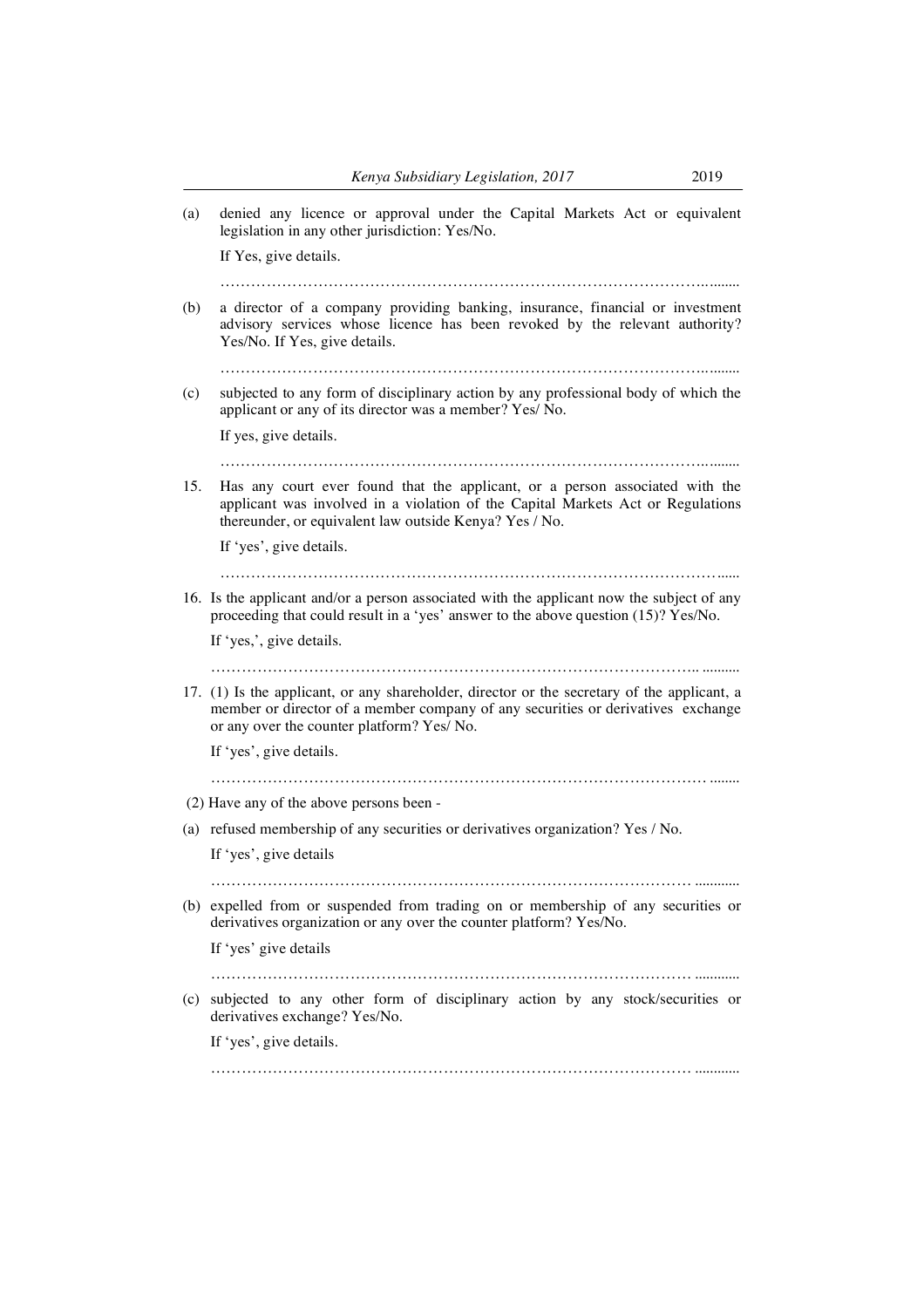18. Business references:

| Name | Address | Telephone number Occupation<br>S. |  |
|------|---------|-----------------------------------|--|
|      |         |                                   |  |

19. One bank reference, where the applicant is a bank the reference shall be given by another bank independent of the applicant

20. Profile of the chief executive and key employees in the applicant company:

| Name | Post | Qualifications | Experience |
|------|------|----------------|------------|
|      |      |                |            |

21. List the office facilities of the applicant

………………………………………………………………………………….. ..........

22. State the exact nature of the activity to be carried on which obliges the applicant to apply for a licence from the Capital Markets Authority

………………………………………………………………………………….. ..........

23. Any other additional information considered relevant to this application:

………………………………………………………………………………….. ..........

We ………………………...........…………(Director), ….…………………………… (Director) and ………………...........………………. (Secretary) declare that all the information given in this application and in the attached documents is true and correct. Dated this …………………… day of ……………………. 20 …………….

Signed:

Note:

1. The following shall be submitted with the application for a licence:

- (a) memorandum and articles of association
- (b) certificate of incorporation;
- (c) a statement of the un-audited accounts for the period of accounting year ending not earlier than six months prior to the date of application and audited annual accounts for the preceding two years or an auditor's certificate in case of a newly established entities (in the case of application of licence), management accounts up to the  $30<sup>th</sup>$  November and audited annual accounts for the preceding year (in the case of renewal of licence);
- (d) a declaration by the directors as to whether after due enquiry by them in relation to the interval between the date to which the last accounts have been made and a date not earlier than fourteen days before the date of the application –